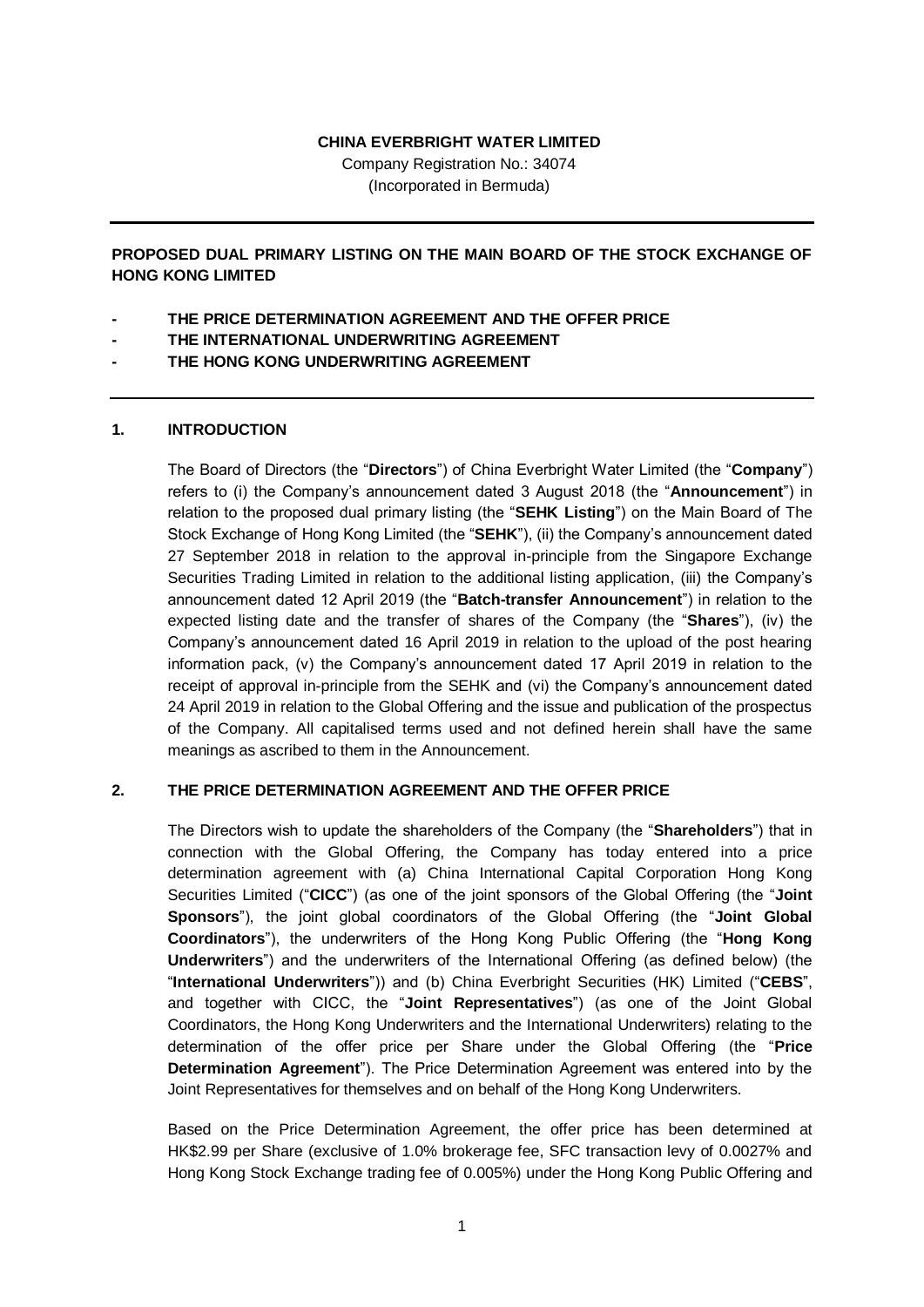the International Offering.

# **3. THE INTERNATIONAL UNDERWRITING AGREEMENT**

In connection with the Global Offering, the Company has also today entered into an underwriting agreement with China Everbright International Limited ("**CEIL**") (as the controlling shareholder of the Company), CICC (as one of the Joint Representatives on behalf of the International Underwriters) and CEBS (as one of the Joint Representatives on behalf of the International Underwriters) relating to the conditional placing of new Shares to non-U.S. persons in offshore transactions outside the U.S. in reliance on Regulation S, including to professional investors in Hong Kong (the "**International Offering**", and such agreement, the "**International Underwriting Agreement**"). Based on the International Underwriting Agreement, the International Underwriters would severally (and not jointly or jointly and severally) agree to purchase, on its own or through its affiliates, the Shares offered under the International Offering (subject to re-allocation of Shares between the International Offering and the Hong Kong Public Offering and the over-allotment option).

# **4. THE HONG KONG UNDERWRITING AGREEMENT**

In addition to the entry into the International Underwriting Agreement, the Company had on 22 April 2019 entered into an underwriting agreement with, *inter alia*, CEIL (as the controlling shareholder of the Company), China Everbright Capital Limited ("**CEBC**") (as one of the Joint Sponsors), CEBS (as one of the Joint Global Coordinators and the Hong Kong Underwriters) and CEB International Capital Corporation Limited ("**CEBI**") (as one of the Joint Global Coordinators and the Hong Kong Underwriters) relating to the Hong Kong Public Offering (the "**Hong Kong Underwriting Agreement**"). Based on the Hong Kong Underwriting Agreement, the Hong Kong Underwriters would severally (and not jointly or jointly and severally) agree to purchase, on its own or through its affiliates, the Shares offered under the Hong Kong Public Offering (subject to re-allocation of Shares between the International Offering and the Hong Kong Public Offering).

# **5. INFORMATION ON CEIL, CEBS, CEBC AND CEBI**

CEIL is the holding company of the Company.

CEBS is a wholly-owned subsidiary of Everbright Securities Company Limited ("**CE Securities**"), which is an associate of China Everbright Group Ltd ("**China Everbright Group**"). China Everbright Group is a controlling shareholder of the Company. CEBS provides brokerage services as a participant at the SEHK, and engages in securities brokerage.

CEBC is a wholly-owned subsidiary of CE Securities, which is an associate of China Everbright Group. CEBC engages in corporate advisory services.

CEBI is a wholly-owned subsidiary of China Everbright Bank Company Limited, which is an associate of China Everbright Group. CEBI provides a wide range of financial services to clients, including sponsoring and underwriting, financial advisory, corporate mergers and acquisitions and restructuring, as well as secondary equity offering, share placement and refinancing for listed companies.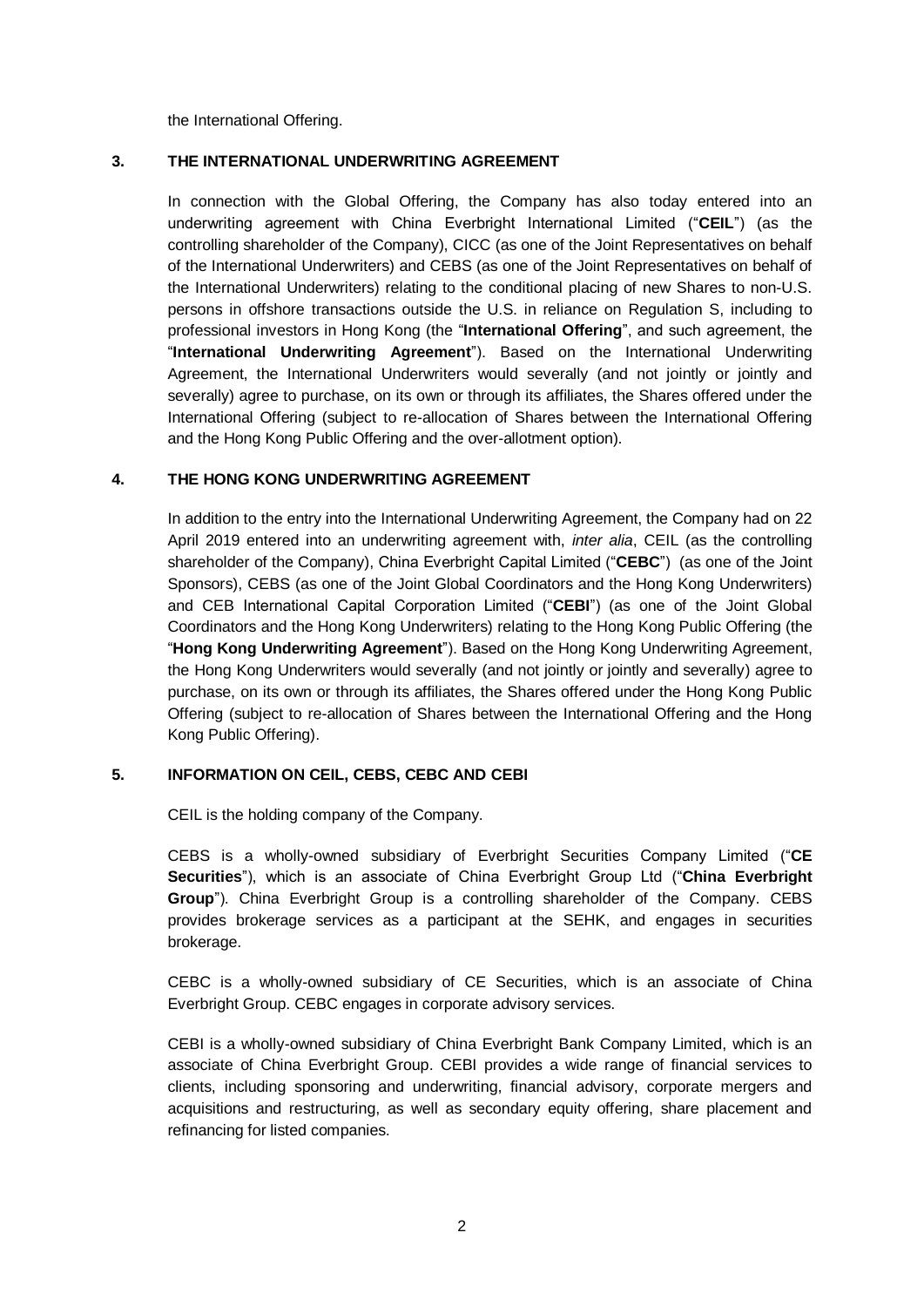## **6. INTERESTED PERSON TRANSACTIONS**

Under the Listing Manual of SGX-ST, CEIL is a controlling shareholder of the Company and each of CEBS and CEBC is considered to be an "associate" of the controlling shareholder of the Company, China Everbright Group. Therefore, for the purposes of Chapter 9 of the Listing Manual of the SGX-ST, each of CEIL, CEBS and CEBC would be regarded as an "interested person" vis-à-vis the Company, which is regarded as an "entity at risk" for these purposes. Accordingly, each of the International Underwriting Agreement and the Hong Kong Underwriting Agreement constitutes an "interested person transaction" between the Company and each of CEIL, CEBS and CEBC under Chapter 9 of the Listing Manual of the SGX-ST.

The Company has an existing general mandate (the "**IPT Mandate**") to enable the Company, its subsidiaries and associated companies that are entities at risk (as that term is used in Chapter 9 of the listing manual of the Singapore Exchange Securities Trading Limited) to enter into certain interested person transactions with interested persons as set out in the IPT Mandate, which was approved by Shareholders at the annual general meeting of the Company held on 12 April 2019.

The Company has relied on the IPT Mandate to enter into each of the International Underwriting Agreement and the Hong Kong Underwriting Agreement.

# **7. LISTING DATE**

As mentioned in the Batch-Transfer Announcement, the Company expects that the SEHK Listing may take place on or around 8 May 2019.

#### **8. CAUTIONARY NOTE**

The Company wishes to highlight that the SEHK Listing and the Global Offering are subject to, amongst others, the approval of the SEHK for the listing of, and permission to deal in, the Shares on the Main Board of the SEHK, any other relevant legal or regulatory approvals, and the International Underwriting Agreement and the Hong Kong Underwriting Agreement becoming unconditional and not having been terminated. Accordingly, the SEHK Listing and the Global Offering may or may not occur. There is no assurance that the necessary approvals for the SEHK Listing and the Global Offering will be granted by the SEHK or any other relevant authorities.

Shareholders should note that in view of the public offering that has to be undertaken in respect of the Hong Kong Public Offering, the success of the proposed SEHK Listing and the Global Offering will further be subject to, amongst others, the then prevailing market conditions.

**Accordingly, there is no certainty that the proposed SEHK Listing and the Global Offering will eventually materialise. Information relating to the proposed SEHK Listing and the Global Offering in this announcement is also subject to change.** 

**Shareholders and other investors are advised to exercise caution when trading in the securities of the Company and to refrain from taking any action which may be prejudicial to their interests. In the event that Shareholders and other investors are in any doubt, they should consult their stockbrokers, bank managers, solicitors, accountants, tax advisers or other professional advisers.**